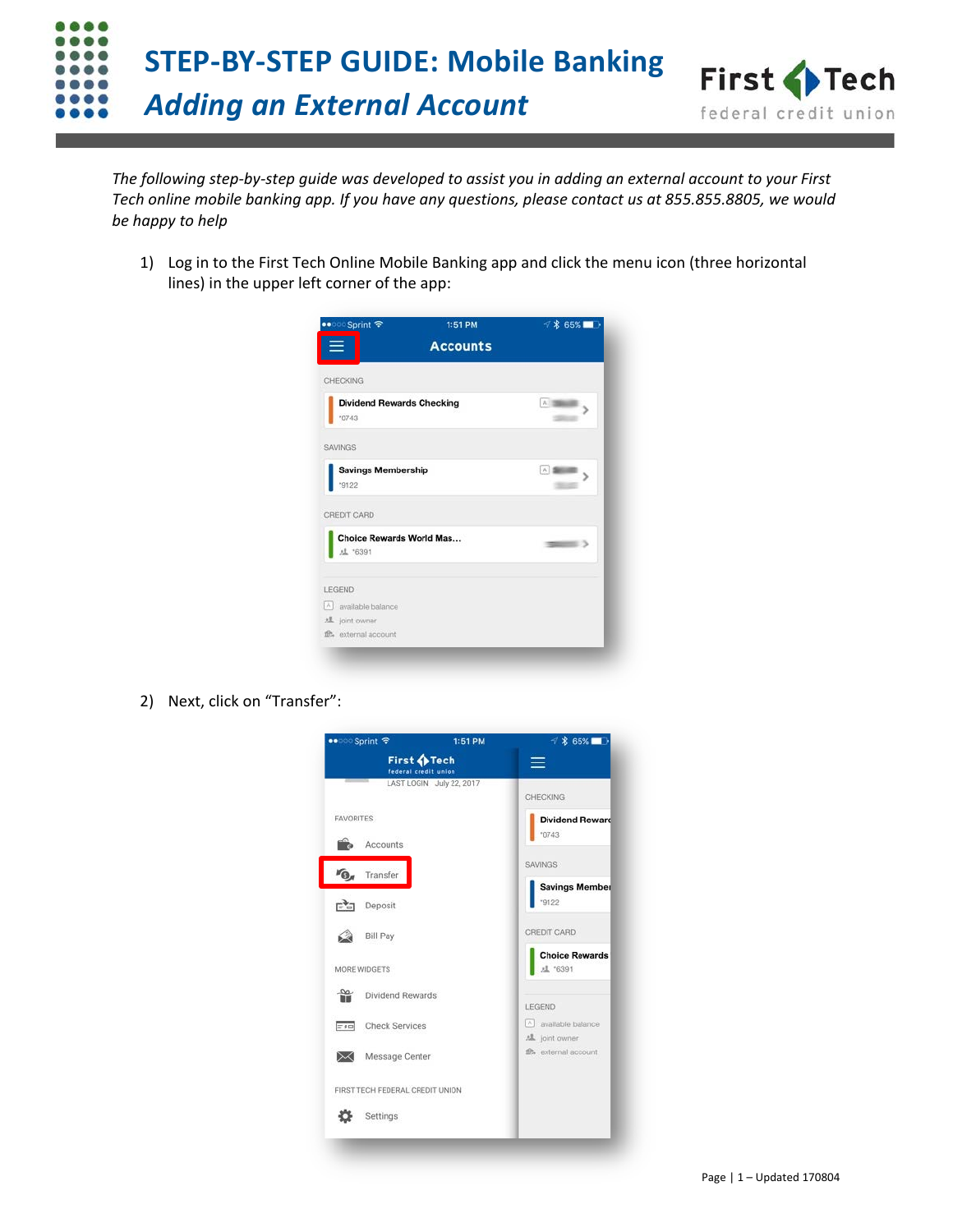



3) Choose "Add Account":

| •• <b>O Sprint ক</b>             | 2:11 PM<br><b>Transfers</b> | 59%  <br><b>Add Account</b> |
|----------------------------------|-----------------------------|-----------------------------|
| <b>Transfer Funds</b>            |                             | <b>Activity</b>             |
| <b>Choose From Account</b>       |                             |                             |
| <b>Dividend Rewards Checking</b> |                             |                             |
| *0743                            |                             | Δ                           |
| Savings Membership               |                             |                             |
| 9122                             |                             | A)                          |
| Choice Rewards World Mas         |                             |                             |
| <b>虚 '6391</b>                   |                             | $ \mathbb{A} $              |
|                                  |                             |                             |
|                                  |                             |                             |

4) Click "External Account" and enter your account information (red circles below, 1-5), then click "Continue":

| •• ত Sprint ক                                                                                                                      | 2:15 PM  | $7$ $*$ 59%             |  |
|------------------------------------------------------------------------------------------------------------------------------------|----------|-------------------------|--|
| <b>Add Account</b><br>$\leftarrow$                                                                                                 |          |                         |  |
| <b>Internal Account</b>                                                                                                            |          | <b>External Account</b> |  |
| Internal accounts are within your current Financial Institution.<br>External accounts exist outside of your Financial Institution. |          |                         |  |
| ACCOUNT TYPE                                                                                                                       |          |                         |  |
| Checking                                                                                                                           |          |                         |  |
| ROUTING NUMBER 1                                                                                                                   |          |                         |  |
| 314074269<br>USAA FEDERAL SAVINGS BANK                                                                                             |          |                         |  |
| ACCOUNT NUMBER 1                                                                                                                   |          |                         |  |
| CONFIRM ACCOUNT NUMBER                                                                                                             |          |                         |  |
| <b>NICKNAME</b>                                                                                                                    |          |                         |  |
| Namename                                                                                                                           |          |                         |  |
|                                                                                                                                    | Continue |                         |  |
|                                                                                                                                    |          |                         |  |
|                                                                                                                                    |          |                         |  |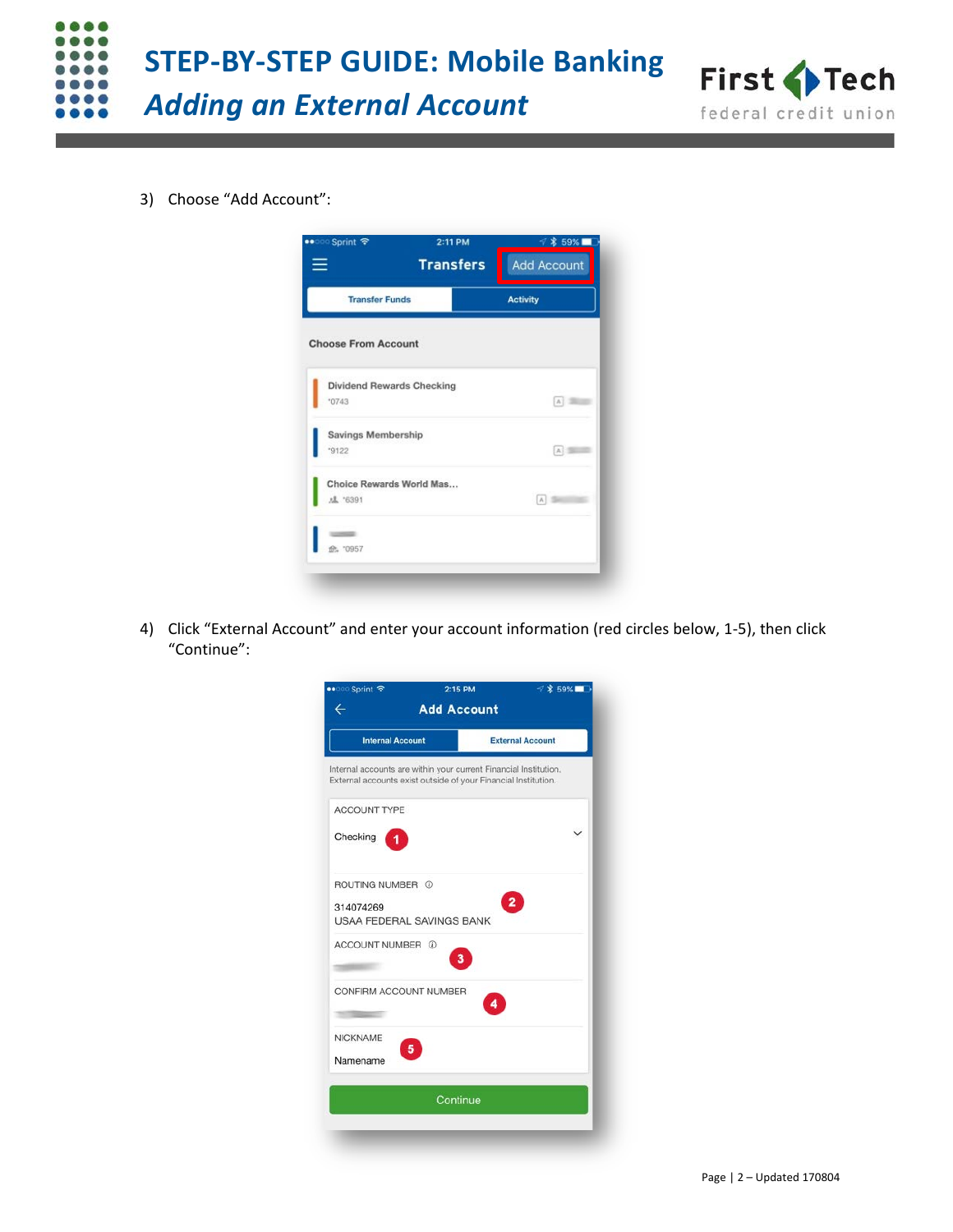

5) Next, you will need to verify your identity; once you enter your information and receive your code, enter the verification code you received via email or phone:

| •• <b>O Sprint</b> ক                    |      | 2:16 PM                                                    | $*59%$ |
|-----------------------------------------|------|------------------------------------------------------------|--------|
|                                         |      | <b>Add Account</b>                                         |        |
|                                         |      | Verification Needed                                        |        |
|                                         |      | Please verify your identity before completing this action. |        |
| Ą                                       |      | $\omega$                                                   |        |
| Token                                   | Text | Email                                                      | Call   |
| Enter the code generated by your token. |      |                                                            |        |
| Enter answer                            |      |                                                            |        |
|                                         |      | ontinue                                                    |        |
|                                         |      |                                                            |        |
|                                         |      |                                                            |        |

6) Confirm that your external account belongs to you by entering the two deposit transactions First Tech sends to your external account *(Note: This process may take up to three business days; Once the deposit transactions are posted to your external account, go to "Settings"):*

| •• <b>Sprint ক</b>                  | 1:51 PM                  | <b>√ * 65%</b>                          |  |
|-------------------------------------|--------------------------|-----------------------------------------|--|
| First OFech<br>federal credit union |                          |                                         |  |
|                                     | LAST LOGIN July 22, 2017 | CHECKING                                |  |
| <b>FAVORITES</b>                    |                          | <b>Dividend Reward</b>                  |  |
| Accounts                            |                          | "0743                                   |  |
| Transfer<br>"O                      |                          | <b>SAVINGS</b>                          |  |
| न्दैन<br>Deposit                    |                          | <b>Savings Member</b><br>"9122          |  |
|                                     |                          | CREDIT CARD                             |  |
| <b>Bill Pay</b>                     |                          | <b>Choice Rewards</b>                   |  |
| MORE WIDGETS                        |                          | <b>儿</b> '6391                          |  |
| œ<br>Dividend Rewards               |                          | LEGEND                                  |  |
| <b>Check Services</b><br>$= 50$     |                          | [A] available balance                   |  |
| Message Center<br>⋉                 |                          | AL joint owner<br>fthe external account |  |
| FIRST TECH FEDERAL CREDIT UNION     |                          |                                         |  |
| Settings                            |                          |                                         |  |
|                                     |                          |                                         |  |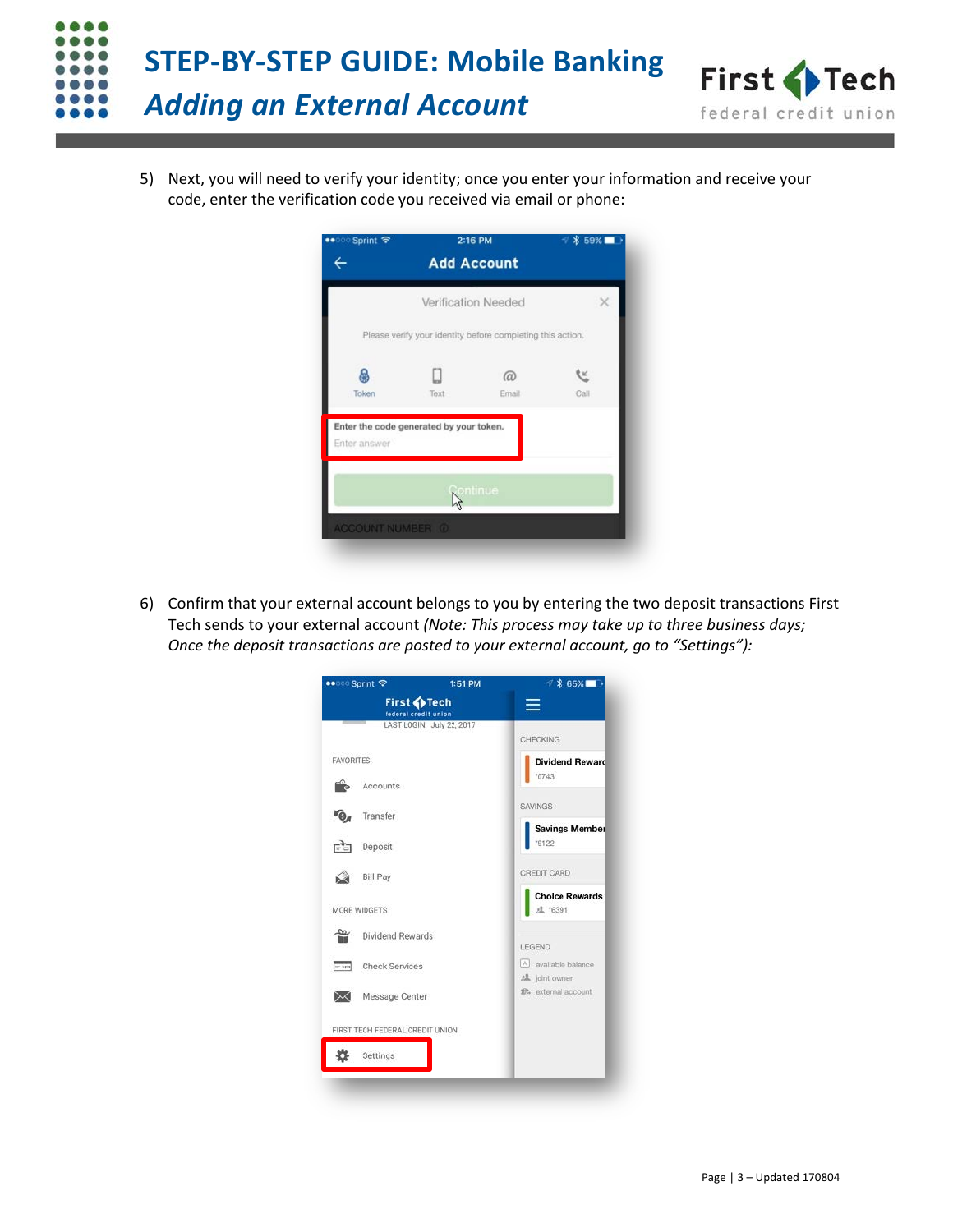

7) Next, under "Settings," click "Account" and then "Confirm" the deposit transactions that are in your account:

| ••○○ Sprint 〒       | 2:16 PM<br><b>Settings</b> | ₹ * 58%   |                              |
|---------------------|----------------------------|-----------|------------------------------|
|                     |                            |           | $\left\langle \right\rangle$ |
| Accounts            |                            | $\odot$ 1 |                              |
| Notifications       |                            |           | $\rightarrow$                |
| Widgets             |                            |           | $\,$                         |
| Security            |                            |           | $\geq$                       |
| Contact             |                            |           | $\,$                         |
| <b>Balance Peek</b> |                            |           | $\left\langle \right\rangle$ |